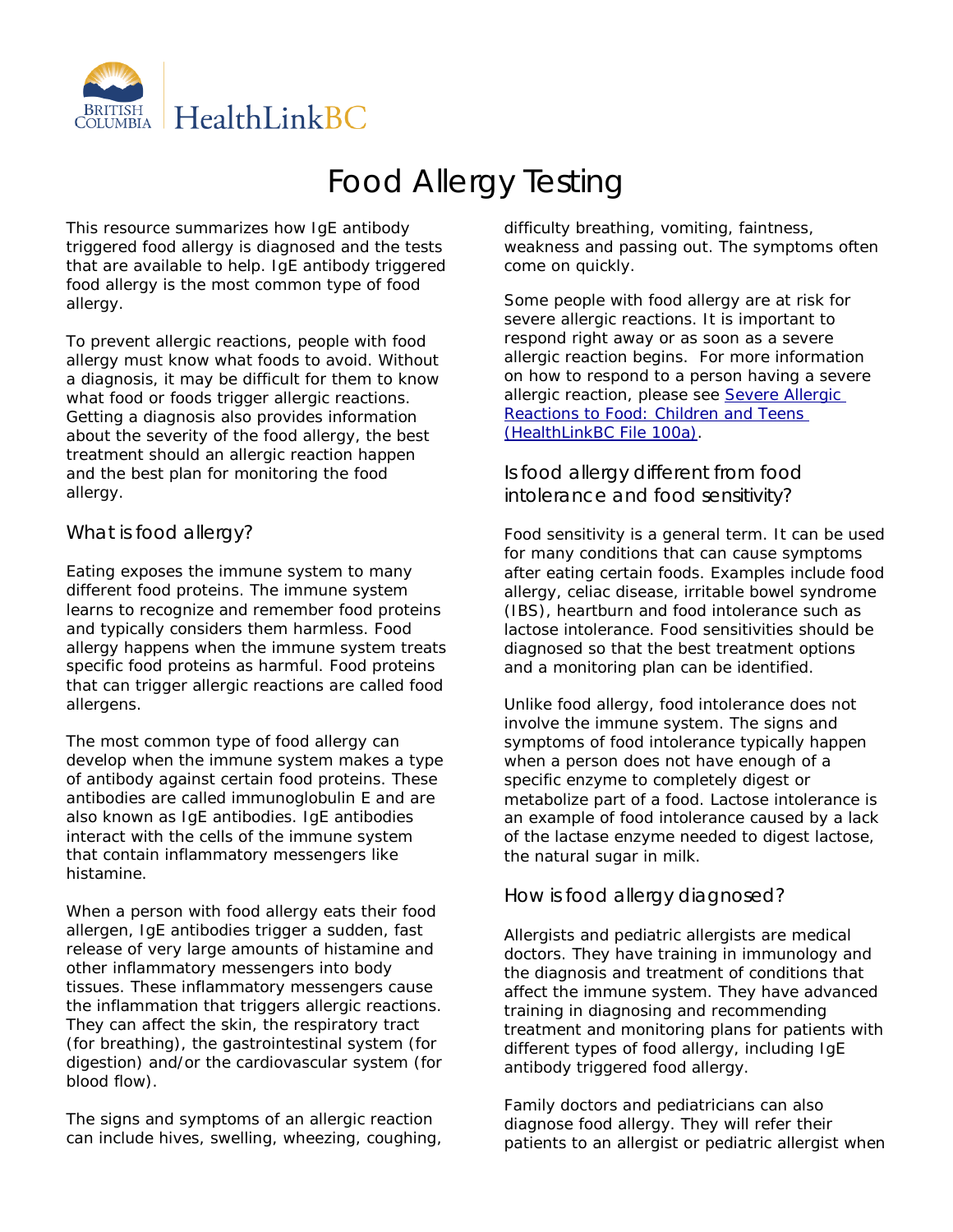a more detailed assessment would be helpful.

There are three main steps an allergist will use to diagnose food allergy:

1. Detailed health history and physical exam.

The health history and physical exam determines how likely a food allergy is the cause of a person's symptoms after eating a food. The history also helps to identify which foods should be suspected. It is the most important step to a diagnosis because it helps to determine which foods to test, if any. Sometimes, the health history and physical exam will show that food allergy tests are not needed.

2. Testing suspected foods.

Testing the suspected foods shows whether the immune system is making IgE antibodies to the foods that are tested.

3. Diagnosis.

The allergist gathers and analyses all the information from the first two steps. This step is very important **because a diagnosis cannot be made using just the test results. The allergist needs to analyze the test results together with the results of the health history and physical exam to make a diagnosis.** 

What types of food allergy tests are available?

There are two main types of food allergy tests available. They are skin prick tests and foodspecific IgE antibody blood tests.

**Skin prick tests** measure whether a foodspecific IgE antibody is made by the body. They are done by putting a protein extract of the food on the skin. The skin is scratched lightly to make sure the extract comes in contact with the immune system in the skin. If the person makes an IgE antibody to the suspected allergen, a hive-like bump called a wheal will form on their skin. If the wheal reaches a certain size, it means the person makes an IgE antibody to the food protein tested and the test result is positive. Skin prick tests can be done in an allergist's or pediatric allergist's clinic.

#### **Food-specific IgE antibody blood tests**

measure the amount of a food-specific IgE antibody in the blood. A medical lab takes a small amount of blood to analyze the amount of a food-specific IgE antibody. If the level of IgE antibody is above normal, it shows that the person's immune system makes an IgE antibody to the specific food protein and the test result is positive.

The results of food-specific IgE antibody blood tests are not available immediately. The test results are sent to the allergist so they can be analyzed together with the results of a person's health history and physical exam. A follow up conversation with the allergist is needed to learn the diagnosis.

How accurate are positive skin prick and food-specific IgE antibody blood tests?

Some people make an IgE antibody to a food but do not have an allergy to it. They can eat the food without having an allergic reaction. If they only had a skin prick test or IgE antibody blood test done for that food, the result would be positive. If the result was used to make a diagnosis, it would be an incorrect diagnosis.

To get the correct diagnosis, the doctor uses the health history and physical exam to assess if a food allergy is likely before testing for IgE antibodies. If the health history and physical exam indicate a food allergy is unlikely, the allergist may not offer a skin prick test or IgE antibody blood test.

The goal for a person with food allergy is to avoid only the foods that they react to. Some labs offer a test that measures IgE antibodies to a standard set of many different foods at the same time. This test is often called panel testing. Panel testing increases the risk of positive test results to foods that do not cause symptoms and the risk of an incorrect diagnosis.

Why do some people make IgE antibodies to a food and do not have an allergy to the food?

There are many other immune system factors that enable IgE antibodies to trigger an allergic reaction. Some people make IgE antibodies to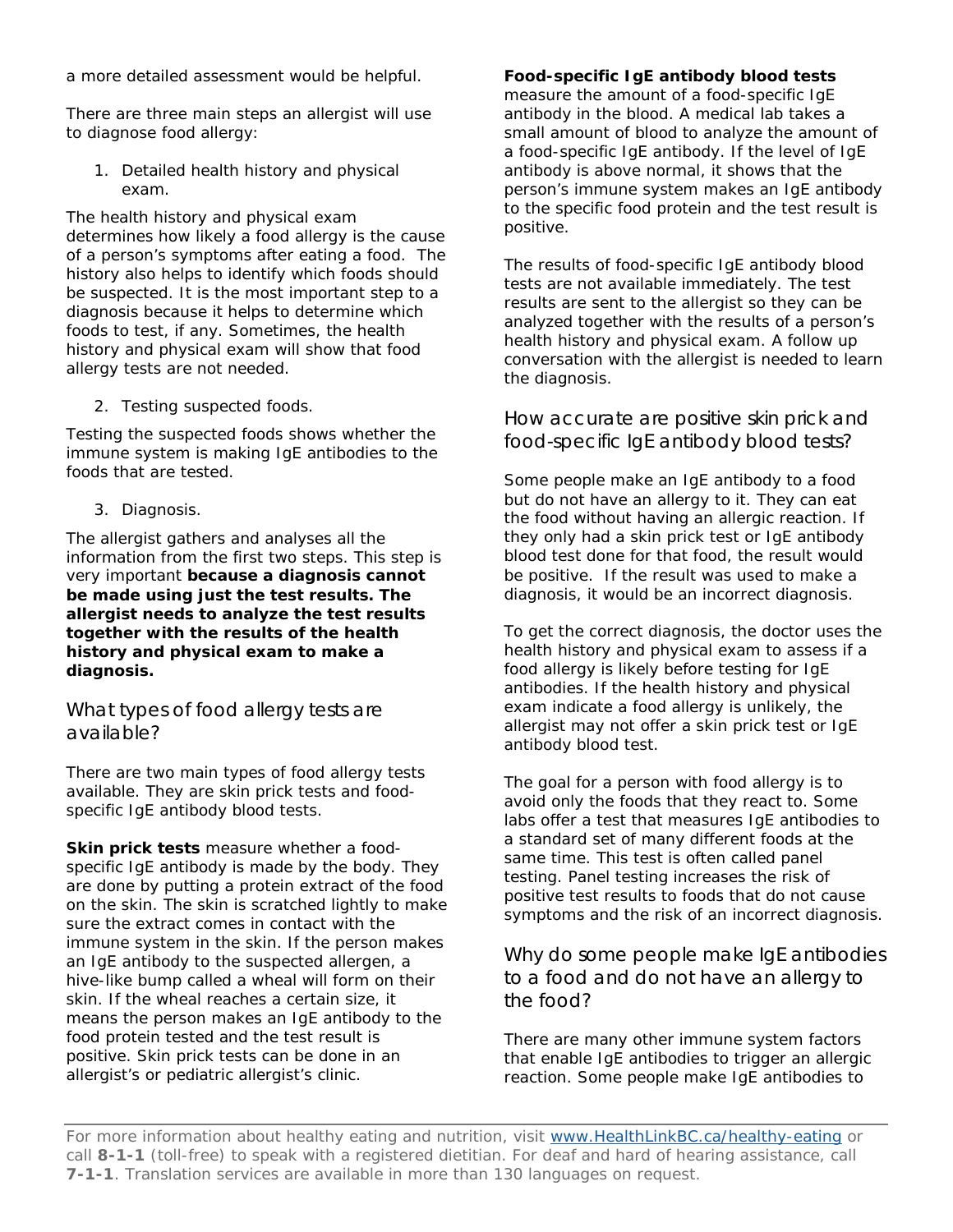food but their immune system does not make the factors to allow an allergic reaction to happen. People who make an IgE antibody but tolerate the food are not allergic to it. They are said to be only sensitized to it. Note that even though the words sound the same, being sensitized to a food is not the same as having a food sensitivity.

How accurate are negative skin prick and food-specific IgE blood tests?

Negative test results are pretty reliable. A negative skin prick or IgE antibody blood test to a food means the immune system is not making an IgE antibody to the food. This means they are unlikely to have IgE antibody triggered food allergy.

Can food allergy tests predict the severity of a food allergy?

Skin prick test and IgE antibody blood test results are not very good at predicting the severity of food allergy. The health history and physical exam are also analyzed to better predict the severity of allergic reactions. Helpful health history information includes the severity of past allergic reactions and other health conditions such as asthma.

Can babies be tested for food allergy?

Yes, babies and young children can be tested for food allergy. Pediatric allergists see children from birth to 18 years of age. There is no minimum age for food allergy testing.

Can children grow out of their food allergy?

Some children may grow out of their food allergy. A pediatric allergist should monitor children with food allergy. Repeating skin prick testing and food specific IgE antibody testing over time can help the pediatric allergist with monitoring. They can determine if a child has outgrown their allergy and can recommend when it is safe and appropriate to add the food to the diet.

How can you tell if a child is outgrowing their food allergy?

Food-specific IgE antibody tests can be helpful for monitoring a child with food allergy. When a child is outgrowing their food allergy, the level of food-specific IgE antibody will be lower than what it was, but can still be positive.

For this reason, food allergy tests cannot confirm whether a child has outgrown their food allergy. The child's doctor may suggest an oral food challenge to confirm that a food allergy has been out grown.

An oral food challenge involves eating the food allergen to see if an allergic reaction still happens. They are offered when there is a history of a severe reaction. Oral food challenges are only done in a medical clinic under the direct supervision of an allergist or pediatric allergist. If an allergic reaction happens, the allergist will be present to detect and treat it right away. Do not try oral food challenges at home.

Are there other recommended tests to help diagnose food allergy?

**Food elimination diets** remove a group of foods from the diet on a trial basis to see if this stops the signs and symptoms of allergic reactions.

Food elimination diets can be tempting to try. They can be hard to follow and are rarely needed for a diagnosis. Elimination diets that restrict a lot of foods can also lead to malnutrition, especially in children. If a child with a higher risk of developing food allergy avoids a tolerated food for a long time, it may increase their risk of developing an allergy to that food.

An allergist can tell you whether an elimination diet would be helpful. They can provide a list of foods to stop eating for a specific trial period based on the person's health history and test results. A registered dietitian can provide advice and guidance to help the person meet their nutrition needs and support meal planning for the trial. Whether and how each food should be added back to the diet should be discussed with the allergist. Some foods should only be reintroduced in a medical clinic during an oral food challenge.

For more information about healthy eating and nutrition, visit [www.HealthLinkBC.ca/he](https://www.healthlinkbc.ca/healthy-eating)althy-eating or call **8-1-1** (toll-free) to speak with a registered dietitian. For deaf and hard of hearing assistance, call **7-1-1**. Translation services are available in more than 130 languages on request.